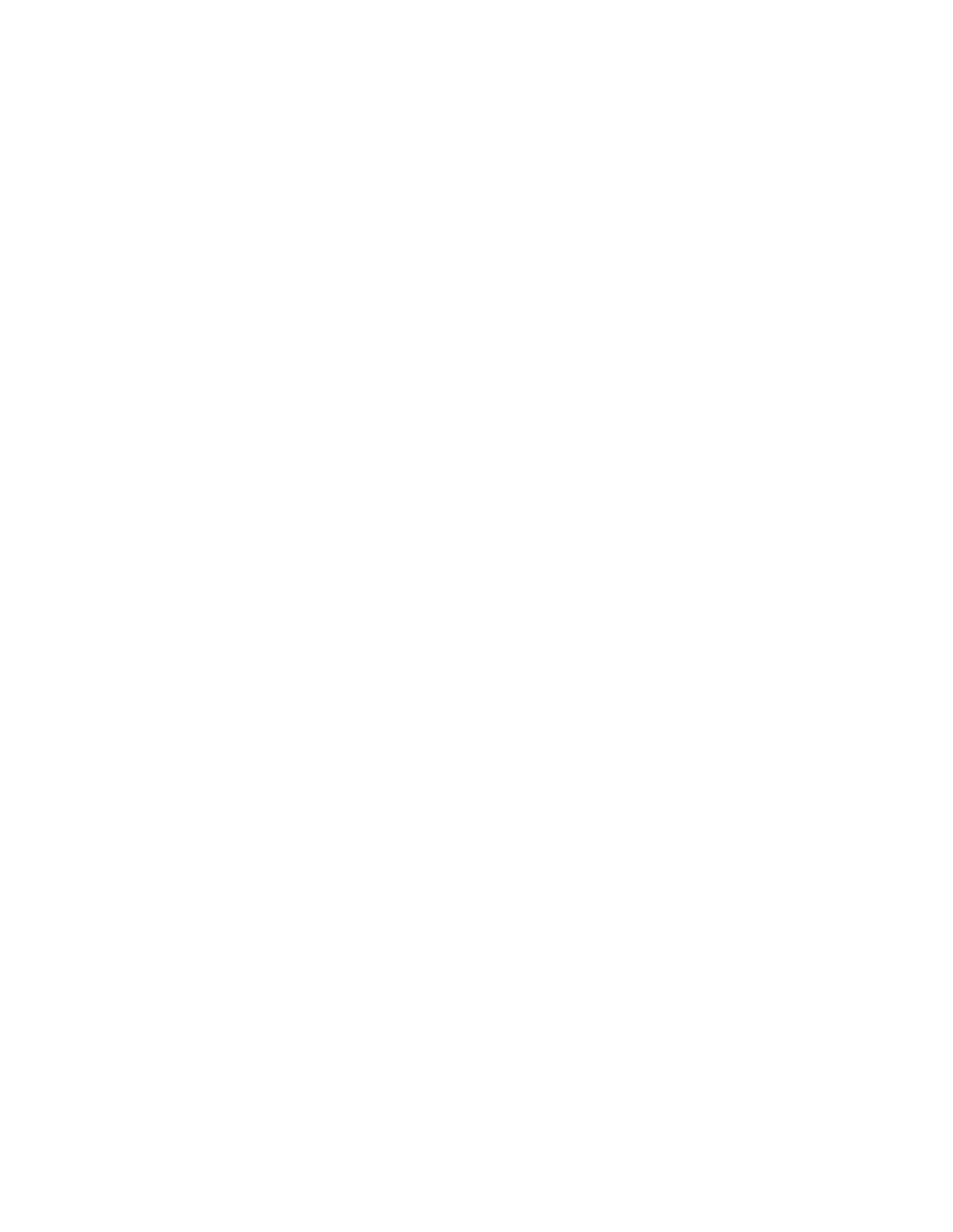# GYLON® Family of PTFE gasketing

### **GYLON® FAMILY HISTORY**

When PTFE\* was developed in 1938, the importance of the material to industrial sealing was quickly recognized because of the tremendous chemical resistance characteristics. While use of PTFE as a gasket material increased in industrial applications, complaints about certain properties started to build: skive marks made initial sealing difficult, cold flow caused leakage and premature failure, and temperature/ pressure cycling was a problem.

### **RESISTANCE TO COLD FLOW (CREEP)**

These drawbacks were eliminated when Garlock introduced Fawn GYLON®, Style 3500, in 1967. The GYLON® process minimizes creep and cold flow normally associated with PTFE products, while retaining other positive characteristics of PTFE. Fawn GYLON® was so innovative that it received Chemical Processing magazine's Vaaler Award in 1968. As the variety and quantity of industrial chemicals increased, Garlock realized that new products would be required to serve the growing market. Two additional GYLON® styles were introduced to meet those demands: Blue GYLON® Style 3504, and Off-White GYLON® Style 3510.

### **COMPRESSIBILITY**

As the diversity of applications grew, so did the types of piping systems. A large number of exotic piping systems were required to handle the many hazardous and corrosive chemicals on the market. A common drawback of these types of piping materials is the small amount of gasket load available before the flange is distorted or cracked. In 1989, Garlock responded to this problem by introducing ENVELON®, another member of the GYLON® family. ENVELON® has a soft material on the gasket/flange interface where compressibility is important, but has a slightly harder core in the middle to prevent media permeation and blowout.

### **HIGH PRESSURE SERVICE, CHEMICAL COMPATIBILITY**

As production demands increased, pipe hammering and/or pressure spikes became more common. GYLON® Series HP 3560 and HP 3561 were designed to meet those extreme conditions. These perforated stainless steel-inserted GYLON® gasket materials outperform any other gasketing available for high pressure service where chemical compatibility is a concern.

### **LOW BOLT LOAD SEALING**

In 1994, Garlock introduced GYLON® Style 3545 for low bolt load applications. It was designed specifically to seal pitted, warped or wavy flanges. Featuring soft, compressible outer layers and a rigid PTFE inner core, Style 3545 is ideal in situations where a rigid gasket is required, such as hard-toreach piping systems, valves and flanges. The layers of rigid PTFE and microcellular PTFE are sandwiched together using the proprietary GYLON® thermal bonding process, rather than adhesives, for longer gasket life. Style 3545 is so innovative, it received the 1995 Vaaler award from Chemical Processing magazine.

### **UNLIMITED SIZES AND DIMENSIONS**

With growing concern over fugitive emissions, the traditional dovetailing method of creating larger sized gaskets no longer met many customer demands. In response, Garlock created the Welded GYLON® process. Welded GYLON® eliminated dovetail leak paths and allowed the use of large gaskets without handling problems or premature blowout. Today, GYLON® gaskets can be thermally bond (without the use of any adhesive or low melt temperature polymers) to any size or dimension; another breakthrough for Garlock gasketing.

### **UNPARALLELED RELIABILITY AND SERVICE**

The Garlock family of GYLON® products has evolved over the years with a focus on quality to meet and exceed customer expectations. The use of Employee Involvement, Statistical Process Control, Vendor Assurance Programs, and a continuous improvement philosophy continues to guarantee end users the highest quality products available.

Testing is performed regularly on all styles and thicknesses to ensure the consistency of Garlock quality in GYLON® sheets. Quality American-made products, 47 years of experience, on-time delivery and value-added service programs, all are reasons why the GYLON® family of products has become such a major sealing component in industry today.

There is no doubt that demands will change in the future. But one thing is certain—Garlock will continue to answer those changes and demands with products that are innovative and timely. GYLON®, a name you can trust and a complete family of products to choose from for your gasketing needs.

\* PTFE – polytetrafluoroethylene

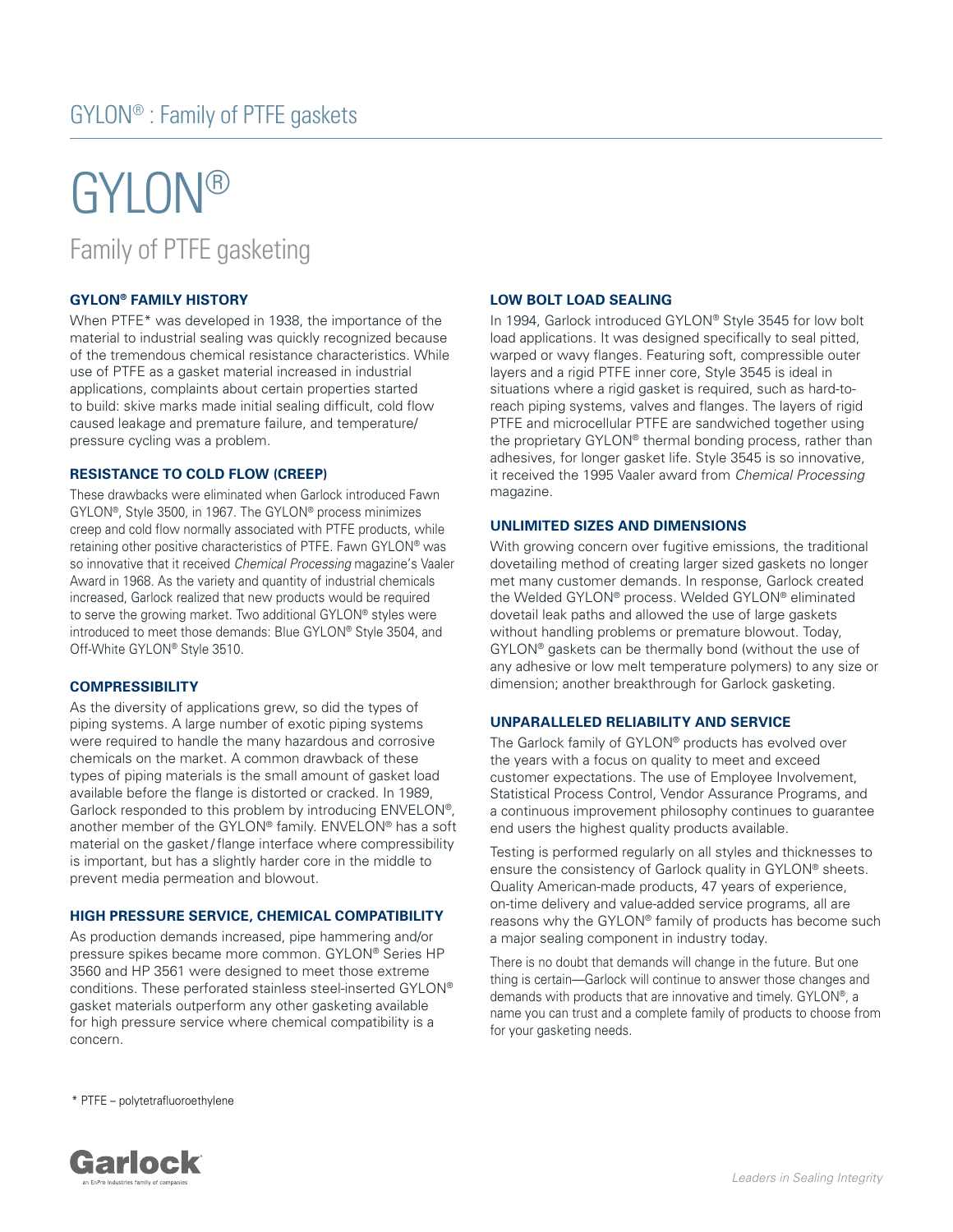# GYLON® Gasketing

# **TYPICAL PHYSICAL PROPERTIES\***

|                                   | 3500                                        | 3504                            | 3504                               | 3506                                         | 3510                                       |
|-----------------------------------|---------------------------------------------|---------------------------------|------------------------------------|----------------------------------------------|--------------------------------------------|
|                                   | Fawn GYLON®                                 | Blue GYLON®                     | Blue GYLON®<br><b>Stress Saver</b> | White                                        | Off-white GYLON®                           |
|                                   | PTFE with silica                            | PTFE with glass<br>microspheres | PTFE with glass<br>microspheres    | PTFE with<br>Aluminosilicate<br>microshperes | PTFE with<br>barium sulfate                |
| Min.                              | $-450^{\circ}F$ (-268°C)                    | $-450^{\circ}F$ (-268°C)        | $-450^{\circ}F$ (-268°C)           | $-450^{\circ}F( -268^{\circ}C)$              | $-450^{\circ}F( -268^{\circ}C)$            |
| Cont. Max.                        | 500°F (260°C)                               | 500°F (260°C)                   | 500°F (260°C)                      | 500°F (260°C)                                | 500°F (260°C)                              |
| psig.                             | 1,200                                       | 800                             | 800                                | 800                                          | 1,200                                      |
| Cont. max (bar)                   | (83)                                        | (55)                            | (55)                               | (55)                                         | (83)                                       |
| 1/32", 1/16"                      | 350,000                                     | 350,000                         | 350,000                            | 350,000                                      | 350,000                                    |
| $(0.8$ mm, $1.6$ mm $)$           | (12,000)                                    | (12,000)                        | (12,000)                           | (12,000)                                     | (12,000)                                   |
| $1/8$ "                           | 250,000                                     | 250,000                         | 250,000                            | 250,000                                      | 250,000                                    |
| (3.2mm)                           | (8,600)                                     | (8,600)                         | (8,600)                            | (8,600)                                      | (8,600)                                    |
| ASTM Fuel A ml/hr<br>(ASTM F37B)3 | 0.22                                        | 0.12                            | $\sim$                             | 0.12                                         | 0.04                                       |
| (DIN 3535 Part 4) <sup>4</sup>    | < 0.015                                     | < 0.015                         | < 0.015                            | < 0.015                                      | < 0.015                                    |
| (ASTM F38)                        | 18                                          | 40                              | $\sim$ $-$                         | 40                                           | 11                                         |
| Range %<br>(ASTM F36)             | $7 - 12$                                    | $25 - 45$                       | 12                                 | $25 - 45$                                    | $4 - 10$                                   |
| $\%$<br>(ASTM F36)                | >40                                         | $>30$                           | >50                                | 30                                           | >40                                        |
|                                   | 2,000                                       | 2,000                           | 2,000                              | 2,000                                        | 2,000                                      |
| (ASTM D1708) (N/mm <sup>2</sup> ) | (14)                                        | (14)                            | (14)                               | (14)                                         | (14)                                       |
|                                   |                                             |                                 |                                    |                                              |                                            |
|                                   |                                             |                                 |                                    |                                              |                                            |
|                                   | cc/min.<br><b>Creep Relaxation %</b><br>psi |                                 |                                    |                                              | Will not support flame<br>Will not support |

#### Notes:

- 1 Based on ANSI RF flanges at our preferred torque. When approaching maximum pressure, temperature or 50% of maximum PxT, consult Garlock Engineering. For Styles HP 3560 and HP 3561, consult Garlock if approaching maximum temperature, or 50% of maximum pressure or P x T.
- <sup>2</sup> For 3565, HP 3560 and HP 3561, 1/16" thickness only; for 3535, 1/4" thickness only.
- <sup>3</sup> ASTM F37B Sealability, milliliters/hour (1/32" thick) ASTM Fuel A (isooctane): Gasket load = 1,000 psi (7  $N/mm^2$ ), Internal pressure = 9.8 psig (0.7 bar)
- 4 DIN 3535 Part 4 Gas Permeability, cc/min. (1/16" thick) Nitrogen: Internal pressure = 580 psig (40 bar), Gasket load = 4,640 psi (32 N/mm2 )

This is a general guide and should not be the sole means of selecting or rejecting this material. ASTM test results in accordance with ASTM F-104; properties based on 1/32" (0.8mm) sheet thickness, except Style 3565 and Style 3545 based on 1/16" (1.6mm).

### **\* Values do not constitute specification limits**

#### WARNING:

Properties/applications shown throughout this brochure are typical. Your specific application should not be undertaken without independent study and evaluation for suitability. For specific application recommendations consult Garlock. Failure to select the proper sealing products could result in property damage and/or serious personal injury. Performance data published in this brochure has been developed from field testing, customer field reports and/or in-house testing.

While the utmost care has been used in compiling this brochure, we assume no responsibility for errors. Specifications subject to change without notice. This edition cancels all previous issues. Subject to change without notice.

GARLOCK is a registered trademark for packings, seals, gaskets, and other products of Garlock.

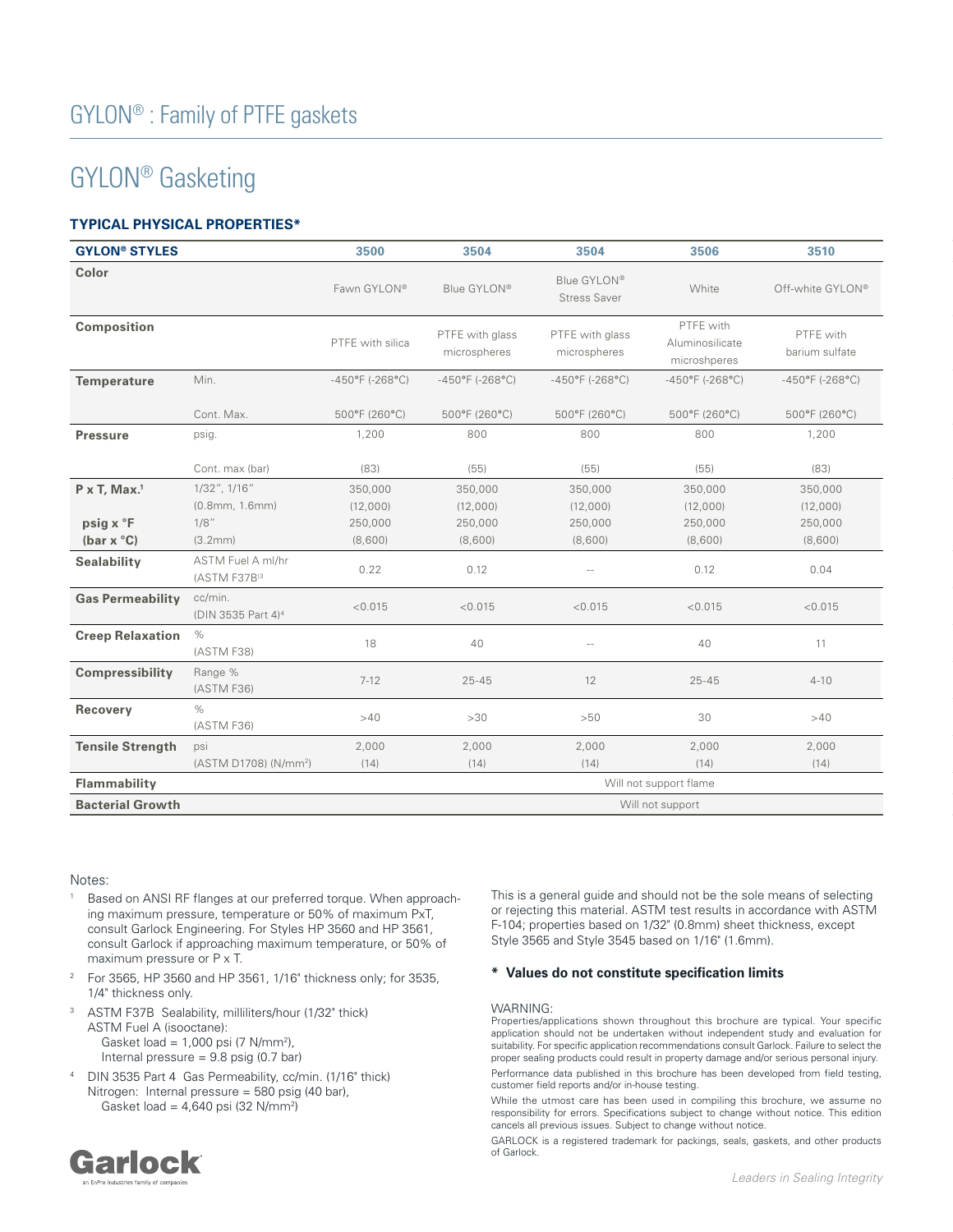| 3522                       | 3540                                    | 3545                     | 3560                                       | 3561                                         | 3565                             |
|----------------------------|-----------------------------------------|--------------------------|--------------------------------------------|----------------------------------------------|----------------------------------|
| <b>GYLON®</b><br>Diaphragm | White GYLON®                            | White GYLON®             | Fawn metal<br>inserted<br><b>GYLON®</b>    | Off-white metal<br>inserted<br><b>GYLON®</b> | <b>ENVELON®</b><br><b>GYLON®</b> |
| PTFE                       | Microcellular PTFE   Microcellular PTFE |                          | GYLON® with<br>perforated<br>316LSS insert | GYLON® with<br>perforated<br>316LSS insert   | PTFE with glass                  |
| 500°F (260°C)              | $-450^{\circ}F( -268^{\circ}C)$         | $-450^{\circ}F$ (-268°C) | $\cdots \cdots \cdots \cdots$              | $\cdots \cdots \cdots \cdots$                | $-450^{\circ}$ F (-268°C)        |
|                            | 500°F (260°C)                           | 500°F (260°C)            | 500°F (260°C)                              | 500°F (260°C)                                | 500°F (260°C)                    |
| Consult                    | 1,200                                   | 1,200                    | 2,500                                      | 2,500                                        | 2,500                            |
| Engineering                | (83)                                    | (83)                     | (172)                                      | (172)                                        | (172)                            |
|                            | 350,000                                 | 350,000                  | 700,000                                    | 700,000                                      | 350,000                          |
| Consult                    | (12,000)                                | (12,000)                 | (25,000)                                   | (25,000)                                     | (12,000)                         |
| Engineering                | 250,000                                 | 250,000                  | 450,000                                    | 450,000                                      | 250,000                          |
|                            | (8,600)                                 | (8,600)                  | (15,000)                                   | (15,000)                                     | (8,600)                          |
| $\sim$ $-$                 | 0.25                                    | 0.15                     | 0.2 <sup>2</sup>                           | 0.1 <sup>2</sup>                             | $0.33^{2}$                       |
| $\sim$ $-$                 | < 0.015                                 | < 0.015                  | $< 0.015^2$                                | $< 0.015^2$                                  | $< 0.015^2$                      |
| 35                         | 10                                      | 15                       | 20 <sup>2</sup>                            | 20 <sup>2</sup>                              | 35 <sup>2</sup>                  |
| $20 - 25$                  | 70-85                                   | 60-70                    | $4 - 9^2$                                  | $3 - 7^2$                                    | $35 - 50^2$                      |
| $>50$                      | $>\!8$                                  | $>15$                    | $>45^2$                                    | $>50^{2}$                                    | $>35^2$                          |
| 5,000                      | $- -$                                   | $\sim$ $-$               | 5,000 <sup>2</sup>                         | 5,000 <sup>2</sup>                           | 1,800 <sup>2</sup>               |
| (34)                       | $- -$                                   | $-  \,$                  | (34)                                       | (34)                                         | (13)                             |
|                            |                                         |                          | Will not support flame                     |                                              |                                  |
|                            |                                         |                          | Will not support                           |                                              |                                  |
|                            |                                         |                          |                                            |                                              |                                  |

### **TEST DATA**





Leaders in Sealing Integrity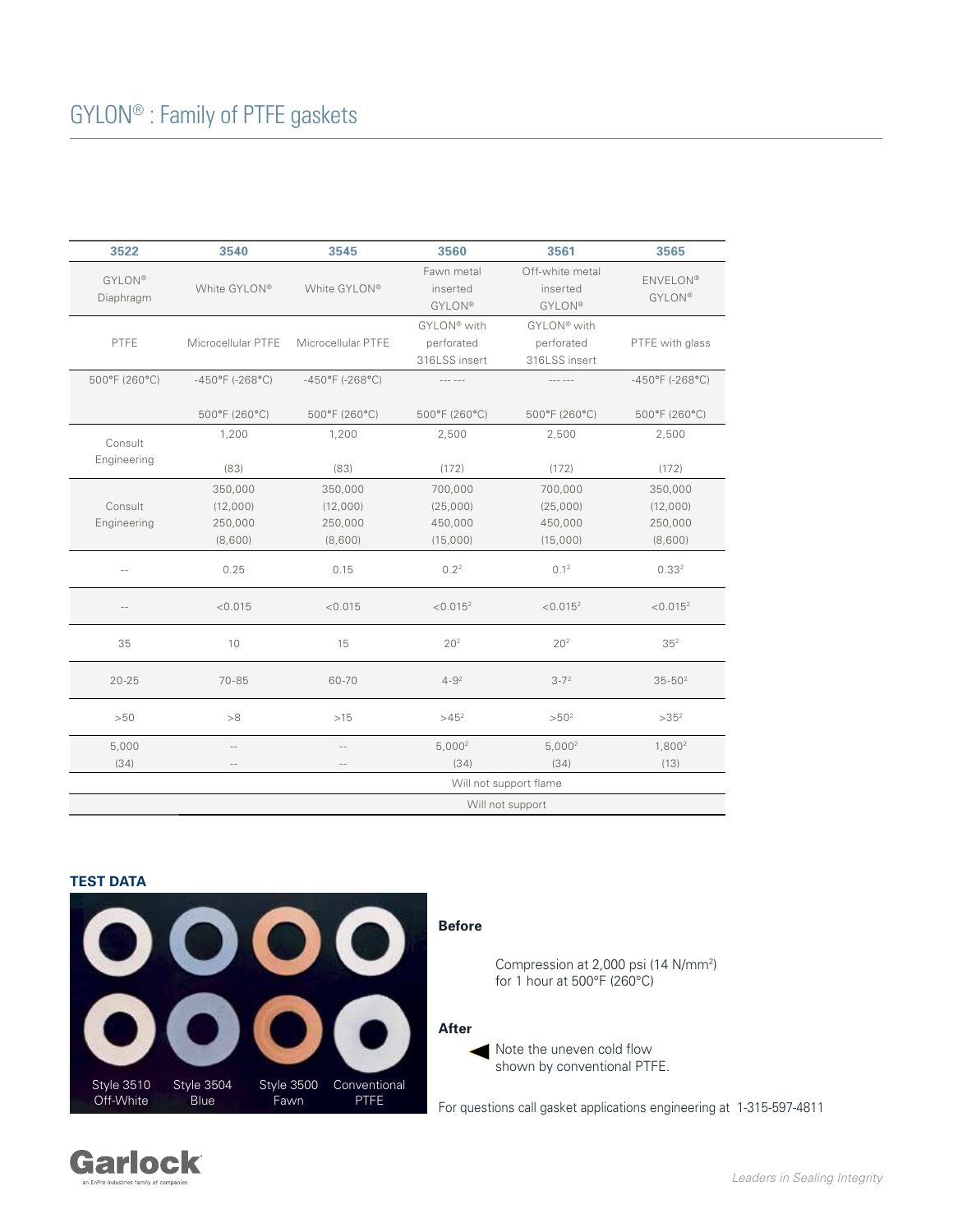# GYLON® : Family of PTFE gaskets

# GYLON® Styles 3500 to 3510

# **BENEFITS**

### Tighter Seal

- » Improved performance over conventional PTFE
- » Reduced product loss and emissions

### Reduced creep relaxation

- » Unique manufacturing process minimizes cold flow problems typical of skived and expanded PTFE sheets
- » Excellent bolt torque retention

### Chemical resistance

» Withstands a wide range of chemicals for extended service life in a wide variety of applications

### Cost savings

- » Cuts operational costs through reduced:
	- Fluid loss Inventory costs
		-
	- Energy consumption Waste • Maintenance costs

### Largest sheet sizes\*

- » Offers some of the largest sheet sizes in the industry
- » Improved material utilization reduces waste

### Branding and color coding

- » Easy identification of superior GYLON® products
- » Reduces misapplication and use of unauthorized, inferior substitutes
- \* 60" x 60" (1524 mm x 1524 mm), 70" x 70" (1778 mm x 1778 mm), 60" x 90" (1524 mm x 2286 mm)

# Thermally Bonded GYLON®

# **BENEFITS**

Effective seal

- » Patented bonding process produces large gaskets without dovetailed joints that permit leakage
- » GYLON® material provides the excellent chemical resistance of PTFE without creep relaxation and cold flow problems

### Versatile

- » Ideal for corrosive applications with extra-large flanges
- » Styles 3500, 3504, 3510, 3540, HP 3560, HP 3561 and 3565 can all be thermally bonded using this process

# Typical Physical Properties

| <b>Sealability</b>      | (ASTM F37B) <sup>1</sup> ml/hr             | 0.1  |
|-------------------------|--------------------------------------------|------|
| <b>Gas Permeability</b> | (DIN 3535 Part 4) <sup>2</sup> cc/min.     | 0.05 |
| <b>Temperature</b>      | $-450^{\circ}$ F (-268°C) to 500°F (260°C) |      |
| <b>Pressure</b>         | 800 psig max.                              |      |

# **Media**

**GYLON® 3500:** Strong acids (except hydrofluoric), solvents, hydrocarbons, water, steam, chlorine, and cryogenics. Conforms to FDA regulations. (For oxygen service, specify "Style 3502 for oxygen service.")

**GYLON® 3504:** Moderate concentrations of acids and some caustics, hydrocarbons, solvents, water, refrigerants, and cryogenics. Conforms to FDA regulations. (For oxygen service, or NSF-61 potable water service specify "Style 3505 for oxygen service.")

**GYLON® 3504:** Moderate concentrations of acids, caustics, solvents, refrigerants, cryogenics, hydrocarbons and hydrogen peroxide. Conforms to FDA regulations and USP Class VI (US Pharmacopeia), Specify 3505 for NSF 61 (National Sanitation Foundation) potable water service. **STRESS SAVER**

**GYLON® 3506:** Withstands a wide range of chemicals for extended service life in a wide variety of applications including pharamceutical, food & beverage, polymers, solvents and refrigerants all while conforming to FDA regulations.

**GYLON® 3510:** Strong caustics, moderate acids, chlorine, gases, water, steam, hydrocarbons, and cryogenics. Conforms to FDA regulations. (For oxygen service, specify "Style 3503 for oxygen service.")

# Style 3535 Joint Sealant

# **BENEFITS**

Chemical resistance

- » Pure PTFE is chemically inert, withstands a wide range of chemicals
- » Conforms to FDA regulations

### Easy to install

- » Continuous length on spools is easily cut and formed
- » Strong adhesive backing aids installation on narrow or hard-toreach flanges
- » Available in widths from 1/8" to 1"

#### Notes:

- ASTM F37B Sealability, milliliters/hour (1/4" thick) ASTM Fuel A (isooctane):
- Gasket load: 3,000 psi (20.7 N/mm2 ), Internal pressure: 30 psig (2 bar) <sup>2</sup> DIN 3535 Part 4 Gas Permeability, cc/min. (1/4" thick) Nitrogen:
	- Internal pressure: 580 psig (40 bar), Gasket load: 4,640 psi (32 N/mm<sup>2</sup>)

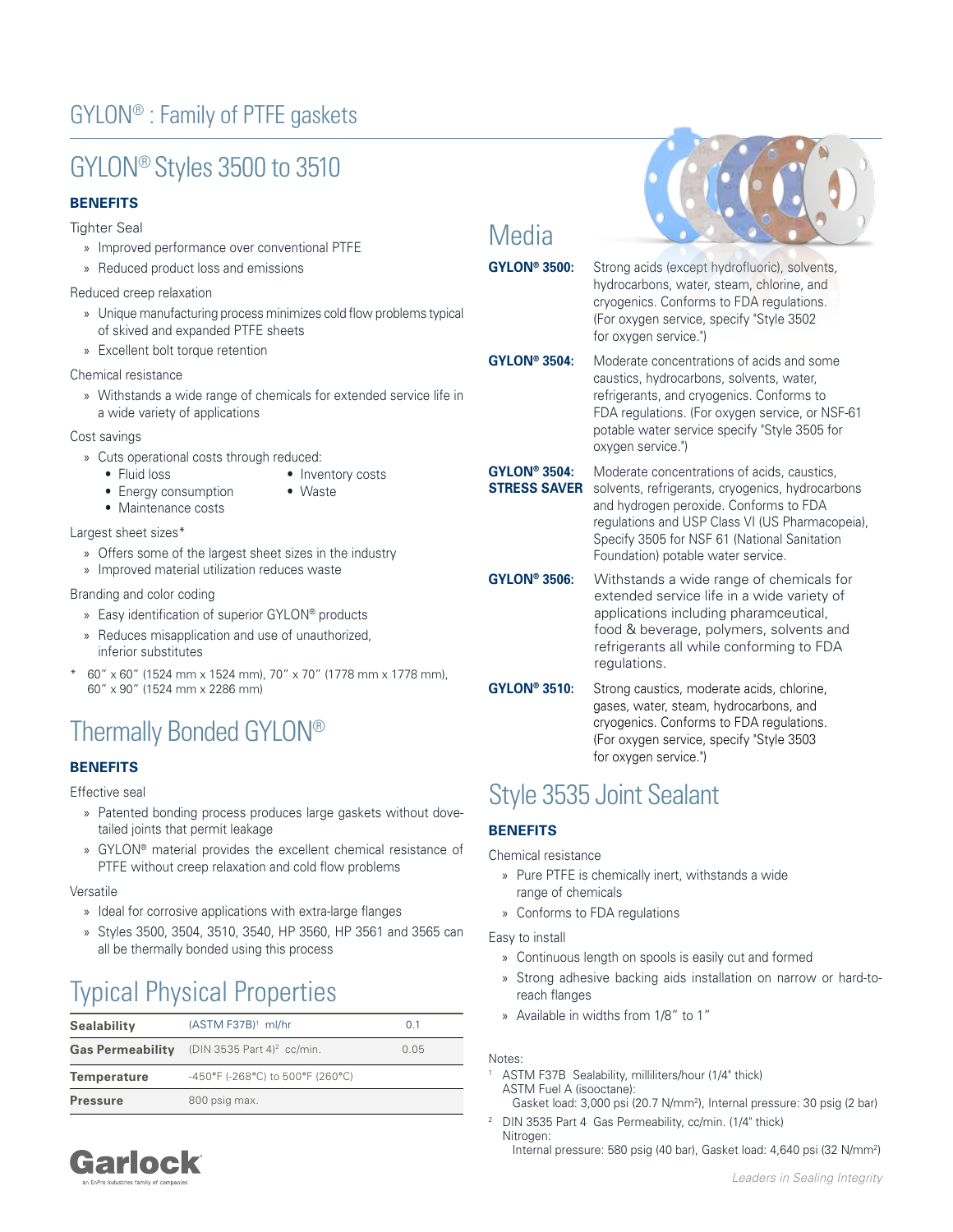# GYLON® : Family of PTFE gaskets

# GYLON® Style 3545



**BENEFITS** Tighter seal

- » Highly compressible PTFE outer layers seal under low bolt load suitable for many flat face and glass-lined flanges\*
- » Compressible layers conform to surface irregularities, especially on warped, pitted or scratched flanges
- » Rigid PTFE core reduces cold flow and creep normally associated with conventional PTFE gaskets

Excellent chemical compatibility

» Pure PTFE withstands a wide range of chemicals

Easy to cut and install

- » Soft PTFE can be cut easily from larger sheets, reducing inventory costs and expensive downtime
- » Rigid PTFE core facilitates installation, especially on large diameter flanges and hard-to-reach areas

# GYLON® Style 3540

- » Pure microcellular PTFE
- » Similar to Style 3545, but without rigid core
- » Ideal for wavy, warped, pitted, or scratched flanges, and for many types of flat face flanges\*

# Test Results

DIN 3535 Gasket Permeation Test



Note the dramatically reduced leakage of GYLON® 3540 and 3545. Average of three tests, using 580 psig nitrogen with 4,640 psi gasket load according to DIN 3535 requirements. All samples 1/16" (1.6 mm) thick.

### **CONFIGURATION**



Cross-sectional view under electron microscope. All layers manufactured using proprietary GYLON® process thermally fused layers, without the use of adhesives.

# Media

**GYLON® 3540:** Strong caustics, strong acids, hydrocarbons, chlorine, and cryogenics. Conforms to FDA regulations.

**GYLON® 3545:** Strong caustics, strong acids, hydrocarbons, chlorine, cryogenics and glass-lined equipment. Conforms to FDA regulations.

DIN 52913 Gasket Bolt Load vs. Time



High bolt load retention of GYLON® 3540 and 3545, especially at high temperatures, indicates gasket is less likely to incur gross leakage (blowout).

For flat face flanges, a minimum compressive stress of 1,500 psi (103 N/mm2 ) is recommended on the contacted gasket area for 150 psig (10.3 N/mm<sup>2</sup>) liquid service. Consult with the flange manufacturer to confirm that adequate compressive stress is available.

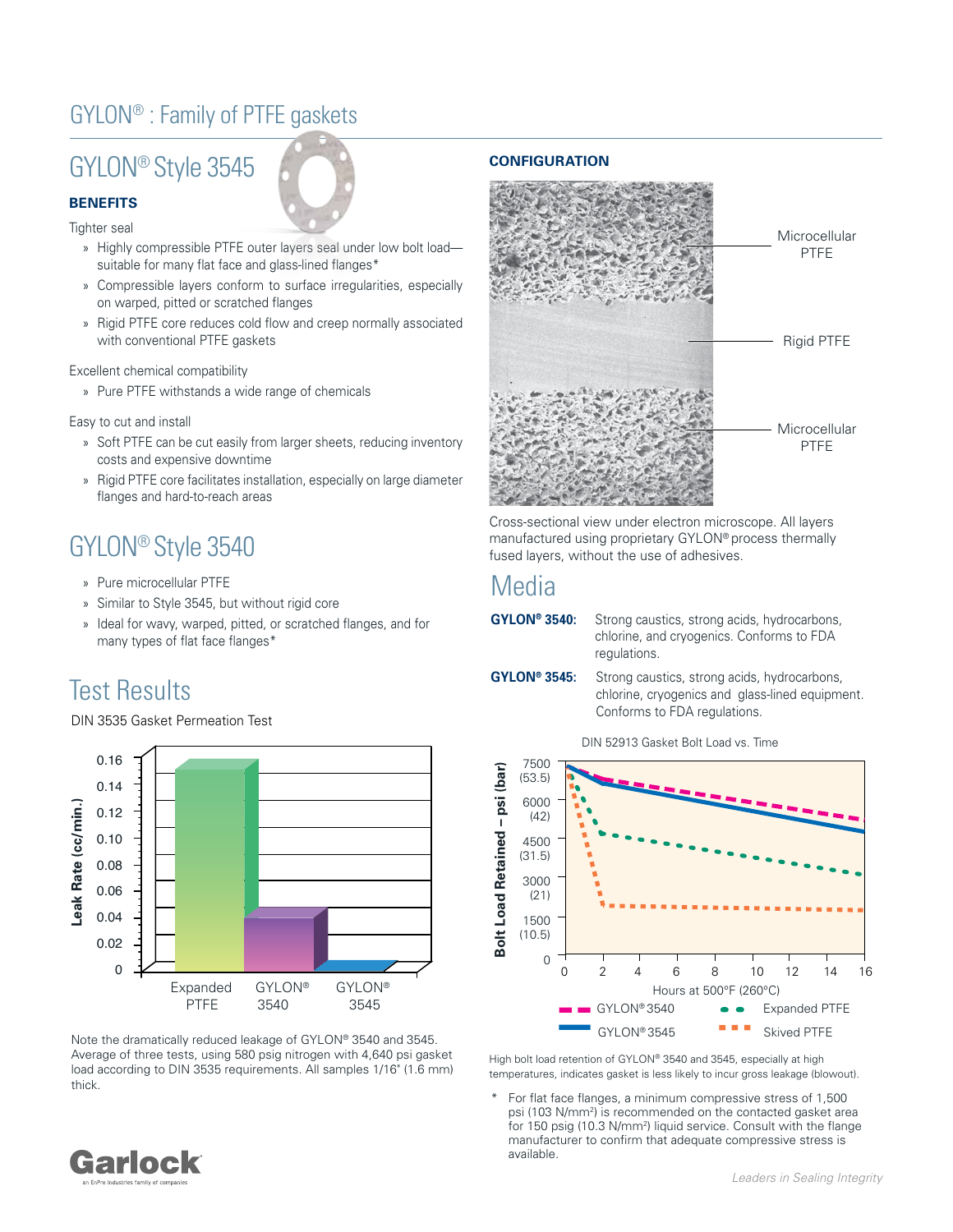# GYLON® Styles HP 3560 /HP 3561

# **BENEFITS**

Tight seal

- » Perforated stainless steel core increases resistance to pressure fluctuations and thermal cycling
- » GYLON® offers superior cold flow and creep resistance, eliminating the need for frequent retorquing

Chemical resistance

» Seals aggressive chemicals in hostile environments where safety or blowout resistance is crucial\*

# GYLON® Style 3565 ENVELON® Gasketing

# **BENEFITS**

Tighter seal

- » Soft, deformable exterior conforms to surface irregularities; ideal for worn, warped or pitted flanges
- » Stable blue core improves cold flow resistance
- » Low bolt load requirements ensure a tight seal on glass-lined or wavy flanges<sup>+</sup>
- » Direct sintering of GYLON® layers prevents leak paths and adhesive contamination

### Easy to install

- » Unitized construction avoids jacket fold over
- » Rigid core facilitates installation of large gaskets

#### Minimizes inventory

- » Custom-cut gaskets from large sheets offer convenience while reducing costly inventory buildup
- » Ideal replacement for slit, milled, formed shield and double jacketed envelope gaskets†
- \* Consult Garlock Applications Engineering when using flanges in pressure classes above 300 lbs.
- \*\* Patents #4,961,891; #4,900,629
- † When sealing uneven flanges, gasket must be four times thicker than maximum gap between flanges.

# **Media**

| HP 3560:                              | Strong acids (except hydrofluoric).<br>solvents, hydrocarbons, water, steam,<br>chlorine, and cryogenics<br>(For oxygen service, specify "HP 3562<br>for oxygen service.") |
|---------------------------------------|----------------------------------------------------------------------------------------------------------------------------------------------------------------------------|
| HP 3561:                              | Strong caustics, moderate acids,<br>chlorine, gases, water, steam, hydro-<br>carbons, and cryogenic<br>(For oxygen service, specify "HP 3563<br>for oxygen service.")      |
| <b>Style 3565:</b><br><b>ENVELON®</b> | Moderate concentrations of acids<br>and caustics, hydrocarbons, solvents,<br>cryogenics, and glass-lined equipment.<br>Conforms to FDA regulations.                        |

#### WARNING:

Properties/applications shown throughout this brochure are typical. Your specific application should not be undertaken without independent study and evaluation for suitability. For specific application recommendations consult Garlock. Failure to select the proper sealing products could result in property damage and/or serious personal injury. Performance data published in this brochure has been developed from field testing, customer field reports and/or in-house testing.

While the utmost care has been used in compiling this brochure, we assume no responsibility for errors. Specifications subject to change without notice. This edition cancels all previous issues. Subject to change without notice.

GARLOCK is a registered trademark for packings, seals, gaskets, and other products of Garlock.

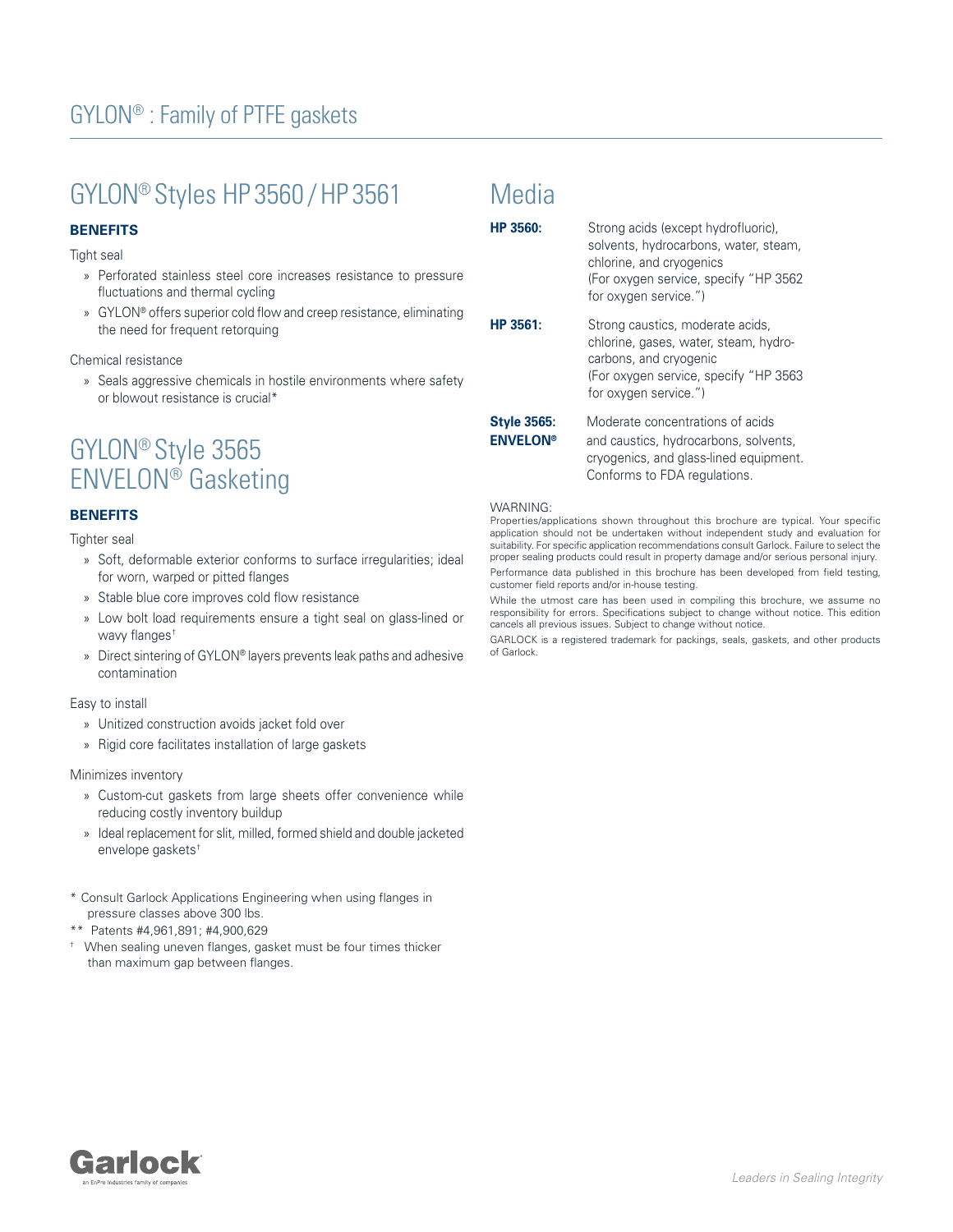### **BEFORE INSTALLATION**

- » Remove old gasket, and clean flange surface of all debris. For best results, use a metal flange scraper, an aerosol gasket remover and a wire brush, then inspect the flange for damage. Be sure surface finish and flatness are satisfactory.
- » Use the thinnest possible gasket. However, flanges that are warped, bowed or severely pitted require thicker gaskets.
- » Whenever possible, use ring gaskets. Full face gaskets have more surface area, requiring additional compressive load on the gasket.
- » Never use metal-based anti-seize on gaskets, since particles may accumulate in the surface imperfections, thereby creating a flange surface that is too smooth to be effective. Such coatings will also greatly impair the resistance of the gasket pressure.

### **INSTALLATION**

» Center the gasket on the flange. This is extremely vital where raised faces are involved.

 Note: Standard ANSI ring gaskets, when properly cut, should center themselves when the bolts are in place.

- » Use a torque wrench and well-lubricated fasteners with hardened flat washers to ensure correct initial loading.
- » Tighten bolts to compress gasket uniformly. This means going from side to side around the joint in a star-like crossing pattern. See Figure 3 below.
- » All bolts should be tightened in one-third increments, according to proper bolting patterns.
- » Retorque 12 to 24 hours after start-up, whenever possible. All applicable safety standards including lockout/tagout procedure should be observed.
- » Never use liquid or metallic based anti-stick or lubricating compounds on the gaskets. Premature failure could occur as a result.



### **"M" AND "Y" DATA**

"M" and "Y" data are to be used for flange designs only as specified in the ASME Boiler and Pressure Vessel Code Division 1, Section VIII, Appendix 2. They are not meant to be used as gasket seating stress values in actual service. Our bolt torque tables give that information and should be used as such.

#### **"M" - Maintenance Factor**

A factor that provides the additional preload needed in the flange fasteners to maintain the compressive load on a gasket after internal pressure is applied to a joint. The net operating stress on a pressurized gasket should be at least (m) x (design pressure, psi).

### **"Y" - Minimum Design Seating Stress**

The minimum compressive stress in pounds per square inch (or bar) on the contact area of the gasket that is required to provide a seal at an internal pressure of 2 psig (0.14 bar).

| <b>Style</b>          | <b>Thickness</b>                             | М                               | Y (psi)                                 |
|-----------------------|----------------------------------------------|---------------------------------|-----------------------------------------|
| 3500                  | 1/16"                                        | 5.0                             | 2,750                                   |
|                       | $1/8$ "                                      | 5.0                             | 3,500                                   |
| 3504/3506             | 1/16"                                        | 3.0                             | 1,650                                   |
|                       | $1/8$ "                                      | 2.5                             | 3,000                                   |
|                       | 3/16"                                        | 2.5                             | 3,000                                   |
|                       | $1/4$ "                                      | 2.5                             | 3,000                                   |
| 3510                  | 1/16"                                        | 2.0                             | 2,350                                   |
|                       | $1/8$ "                                      | 2.0                             | 2,500                                   |
| 3535                  | $1/4$ "                                      | 2.0                             | 3,000                                   |
| 3540                  | 1/16"                                        | 3.0                             | 1,700                                   |
|                       | $1/8$ "                                      | 3.0                             | 2,200                                   |
|                       | 3/16"                                        | 2.0                             | 2,200                                   |
|                       | $1/4$ "                                      | 3.0                             | 2,500                                   |
| 3545<br>(in envelope) | 1/16"<br>1/8"<br>3/16"<br>$1/4$ "<br>$1/8$ " | 2.6<br>2.0<br>2.0<br>7.0<br>2.0 | 1,500<br>2,200<br>2,200<br>3,700<br>800 |
| <b>HP 3560</b>        | 1/16"                                        | 5.0                             | 3,500                                   |
|                       | $1/8$ "                                      | 5.0                             | 4,000                                   |
| <b>HP 3561</b>        | 1/16"                                        | 5.0                             | 3,500                                   |
|                       | $1/8$ "                                      | 5.0                             | 4,000                                   |
| 3565                  | 1/16"                                        | 2.8                             | 1,400                                   |
|                       | $1/8$ "                                      | 3.7                             | 2,300                                   |
|                       | 3/16"                                        | 5.5                             | 2,800                                   |
|                       | $1/4$ "                                      | 6.0                             | 2,800                                   |

For questions call gasket applications engineering at 1-315-597-4811





Figure 3: Correct Bolting Patterns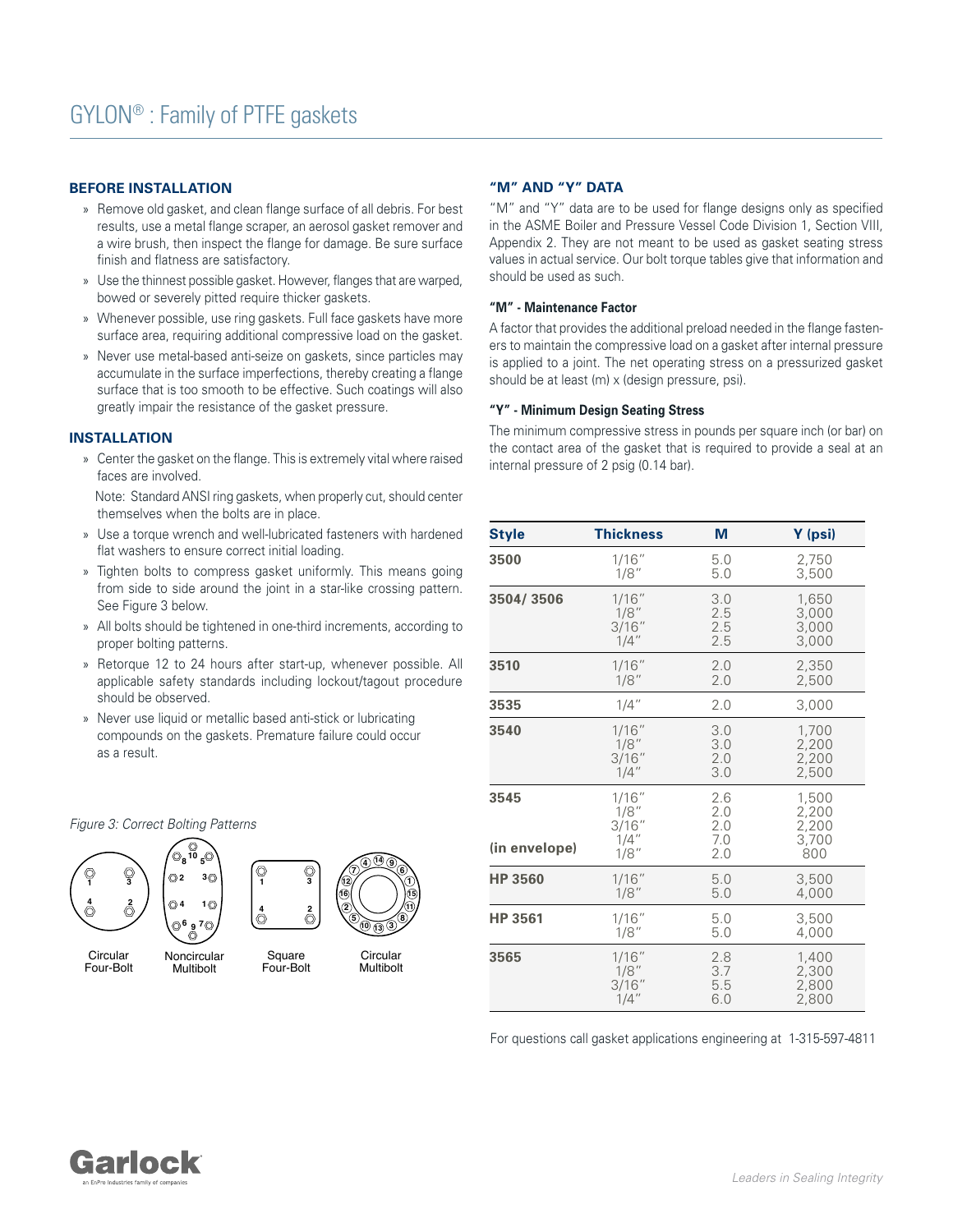# Gasket Constants

| <b>Style</b> | <b>Thickness</b>        | Gb                    | a                       | Gs                               | <b>S100</b>         | <b>S1000</b>            | <b>S3000</b>            | <b>S5000</b>            | <b>S10000</b>           | <b>Tpmin</b>           | <b>Tpmax</b>     |
|--------------|-------------------------|-----------------------|-------------------------|----------------------------------|---------------------|-------------------------|-------------------------|-------------------------|-------------------------|------------------------|------------------|
| 3500         | 1/16"<br>1/8"           | 949<br>1980           | 0.253<br>0.169          | $2.60E + 00$<br>3.93E-01         | 3,043<br>4,313      | 5,448<br>6,365          | 7,194<br>7,663          | 8,187<br>8,354          | 9,756<br>9,393          | 373<br>223             | 16,890<br>25,375 |
| 3504         | 1/16''<br>$1/8$ "       | 183<br>1008           | 0.357<br>0.221          | 4.01E-03<br>$2.23E + 00$         | 947<br>2,793        | 2,155<br>4,649          | 3,190<br>5,928          | 3,828<br>6,638          | 4,903<br>7,739          | 3,097<br>141           | 14,817<br>72,992 |
| 3506         | 1/16''<br>1/8"          | 183<br>1008           | 0.357<br>0.221          | 4.01E-03<br>$2.23E + 00$         | 947<br>2,793        | 2,155<br>4,649          | 3,190<br>5,928          | 3,828<br>6,638          | 4,903<br>7,739          | 3,097<br>141           | 14,817<br>72,992 |
| 3510         | 1/16"<br>1/8"           | 289<br>444            | 0.274<br>0.332          | 6.61E-11<br>1.29E-02             | 1,021<br>2,048      | 1,918<br>4,399          | 2,592<br>6,336          | 2,981<br>7,507          | 3,605<br>9,449          | 11,881<br>1,770        | 25,501<br>17,550 |
| 3535         | $3/8$ "                 | 430                   | 0.286                   | 1.69E-09                         | 1,605               | 3,101                   | 4,245                   | 4,913                   | 5,991                   | 373                    |                  |
| 3540         | 1/16''                  | 550                   | 0.304                   | 7.64E-01                         | 2,230               | 4,491                   | 6,272                   | 7,326                   | 9,044                   | 973                    | 23,670           |
| 3545         | 1/16"<br>1/8"<br>3/16'' | 162.1<br>92.48<br>628 | 0.379<br>0.468<br>0.249 | 1.35E-09<br>2.50E-03<br>7.93E-05 | 927<br>799<br>1.977 | 2,217<br>2,349<br>3,507 | 3,361<br>3,930<br>4,611 | 4,079<br>4,992<br>5,236 | 5,303<br>6,907<br>6,222 | 18,209<br>4,460<br>373 | 61,985<br>53,307 |
| 3561         | 1/16"                   | 72.3                  | 0.466                   | 2.16E-01                         | 618                 | 1,808                   | 3,016                   | 3,827                   | 5,286                   | 1,688                  | 21,755           |

Gb = stress at which seal is initiated; "a" = the slope of the log/log tightness curve; Gs = intersection of the unload curve with the vertical axis (Tp1).

Note: For a 5" OD gasket at 800 psig, Tp100 = 102ml/min. leakage, Tp1,000 = 1.02ml / min. leakage, Tp10,000 = 0.01 ml / min. leakage.

# Sheet Sizes

|                | 60" x 60" |           |           |           | 70" x 70" |        |           |           | 60" x 90" |        |           | 40" x 40" |           |       | 24" x 24" |                         |           |
|----------------|-----------|-----------|-----------|-----------|-----------|--------|-----------|-----------|-----------|--------|-----------|-----------|-----------|-------|-----------|-------------------------|-----------|
| <b>Style</b>   | 1/31''    | 1/16''    | 1/8''     | 3/16''    | 1/4''     | 1/32'' | 1/16''    | 1/8''     | 1/4"      | 1/32'' | 1/16''    | 1/8''     | 1/32''    | 1/16" | 1/8''     | 1/16''                  | 1/8''     |
| 3500           | $\bullet$ | $\bullet$ | $\bullet$ | $\bullet$ | $\bullet$ |        | $\bullet$ | $\bullet$ |           |        | $\bullet$ | $\bullet$ |           |       |           |                         |           |
| 3504           |           | $\bullet$ | $\bullet$ | $\bullet$ | $\bullet$ |        | $\bullet$ | $\bullet$ | $\bullet$ |        | $\bullet$ | $\bullet$ | $\bullet$ |       |           |                         |           |
| 3506           |           | $\bullet$ | $\bullet$ | $\bullet$ | $\bullet$ |        | $\bullet$ | $\bullet$ | $\bullet$ |        | $\bullet$ | $\bullet$ | $\bullet$ |       |           |                         |           |
| 3510           | $\bullet$ | $\bullet$ | $\bullet$ | $\bullet$ | $\bullet$ |        | $\bullet$ | $\bullet$ |           |        | $\bullet$ | $\bullet$ |           |       |           |                         |           |
| 3540           |           | $\bullet$ | $\bullet$ | $\bullet$ | $\bullet$ |        | $\bullet$ | $\bullet$ |           |        | $\bullet$ | $\bullet$ |           |       |           |                         |           |
| 3545           |           | $\bullet$ | $\bullet$ | $\bullet$ | $\bullet$ |        | $\bullet$ | $\bullet$ |           |        | $\bullet$ | $\bullet$ |           |       |           |                         |           |
| <b>HP 3560</b> |           |           |           |           |           |        |           |           |           |        |           |           |           |       |           | ٠                       | $\bullet$ |
| HP 3561        |           |           |           |           |           |        |           |           |           |        |           |           |           |       |           | $\qquad \qquad \bullet$ | $\bullet$ |
| 3565           |           | $\bullet$ | $\bullet$ | $\bullet$ | $\bullet$ |        | $\bullet$ | $\bullet$ | $\bullet$ |        | $\bullet$ | $\bullet$ |           |       |           |                         |           |